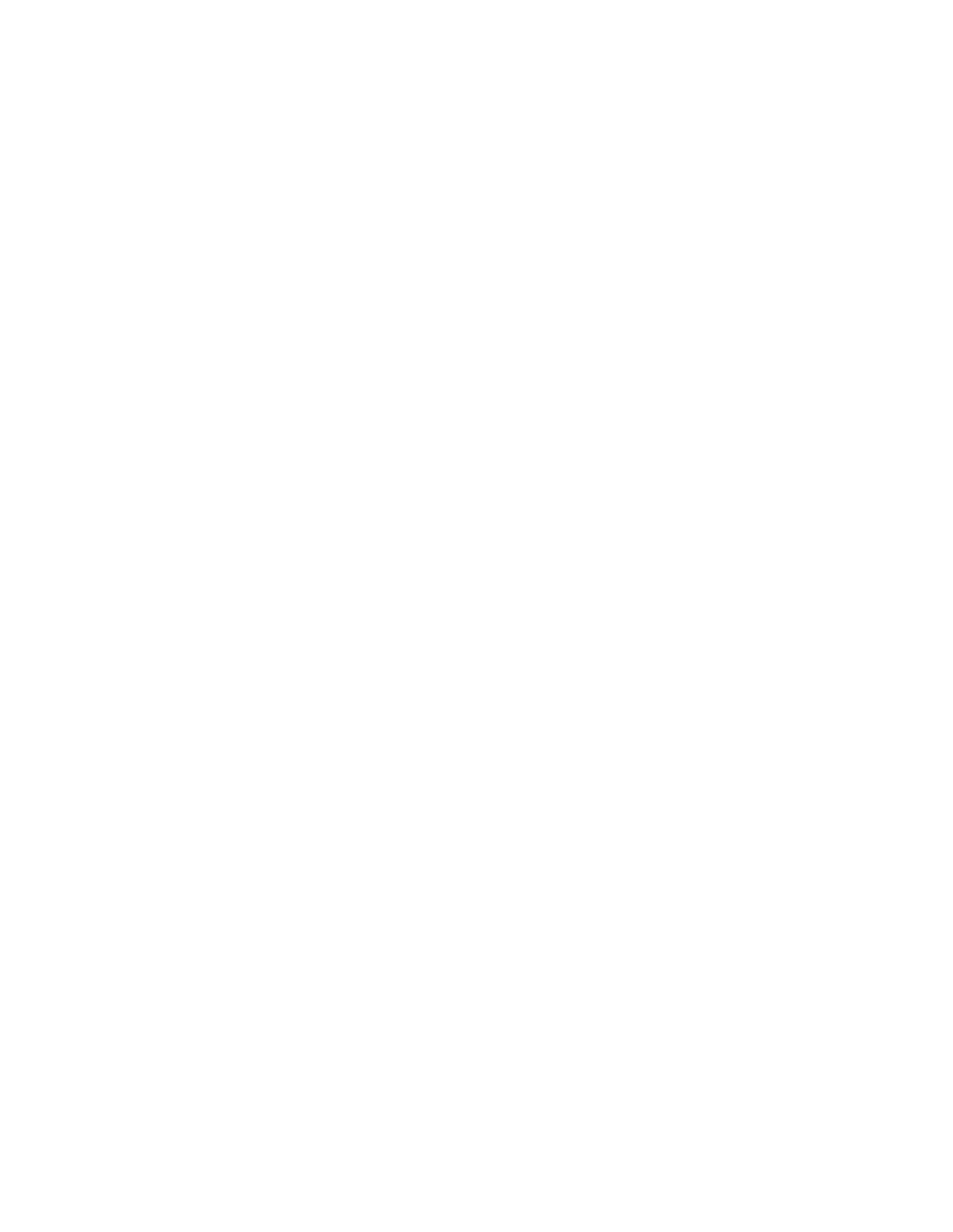# **BASIC NEEDS**

# **1. COMMONLY USED RESOURCE CENTERS**

# **211 – HOTLINE**

*Services:* 24-hour crisis intervention and referral line for Tri-County area. *Phone:* Dial 211 on any phone for assistance, or 843-744-4357

#### **NATIONAL DOMESTIC VIOLENCE HOTLINE**

1 800-799-SAFE (7233) 1 800-787-3224 (TTY)

# **NATIONAL SEXUAL VIOLENCE RESOURCE CENTER (NSVRC)** 1 877-739-3895

# **NATIONAL CENTER FOR VICTIMS OF CRIME, STALKING RESOURCE CENTER**

1 800-394-2255 1 800-211-7996 (TTY)

## **RAPE, ABUSE, AND INCEST NATIONAL NETWORK (RAINN)**

To be connected to the rape crisis center nearest to you, dial: 1 800-656-HOPE (4673)

#### **SC THRIVE**

*Services:* Community resources *Website:* https://scthrive.org/

#### **SUICIDE HOTLINE**

*Phone:* 1 800-273-8255 *Website:* https://suicidepreventionlifeline.org/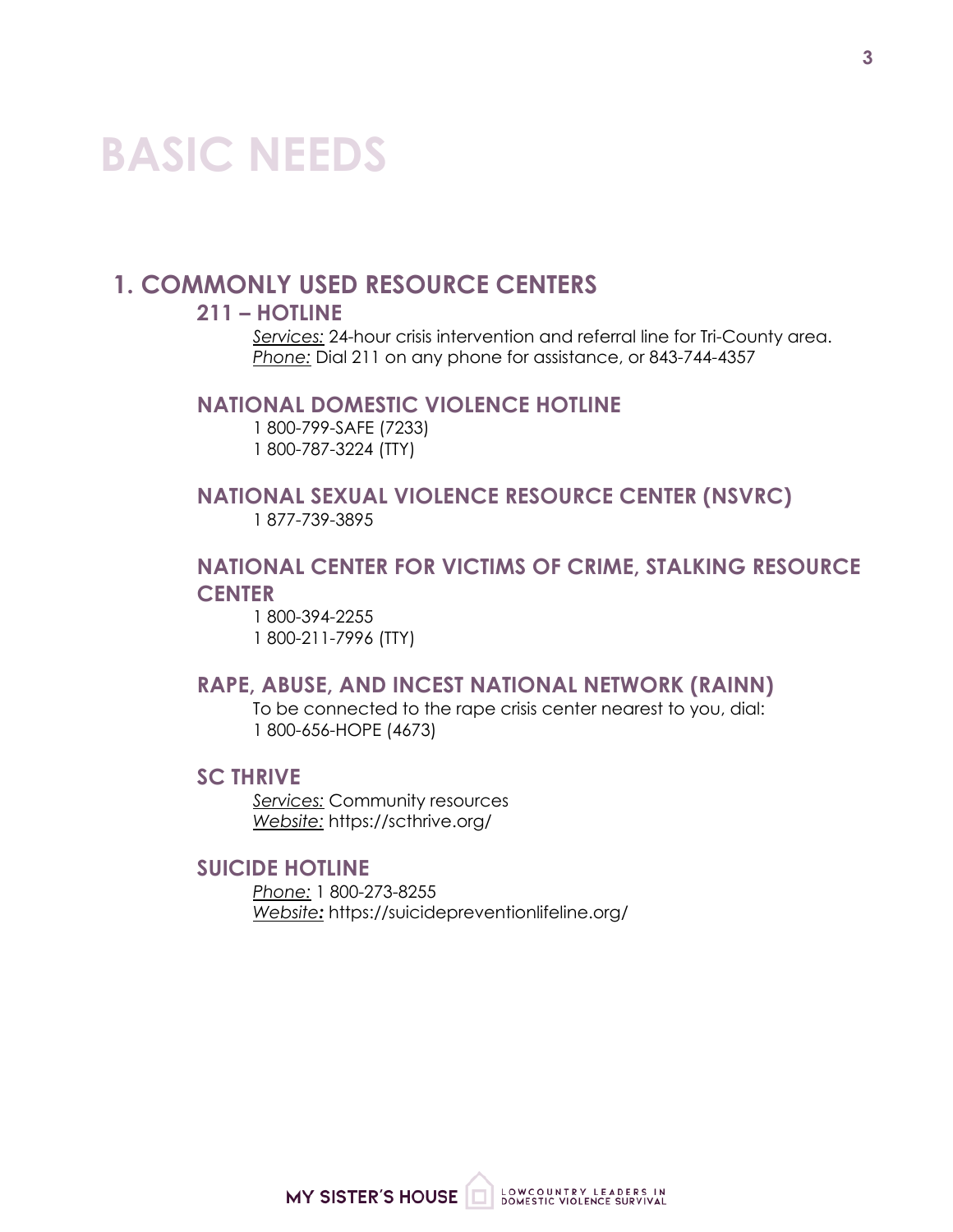# **2. CLOTHING SERVICES**

#### **CELEBRATION STATION**

*Services:* Clothing (by appointment; Contact: Clara Fenton) *Address:* 1935 Reynolds Ave. North Charleston, SC *Phone*: 843-225-6603

## **CHARLESTON COUNTY HUMAN SERVICES COMMISSION (CCHSC)**

*Services:* Dress for Success program *Website:* www.cchscom.com

#### **EAST COOPER COMMUNITY OUTREACH (ECCO)**

*Services:* Clothing closet for residents east of the Cooper and south of the Santee, including Mt. Pleasant, Huger, and Awendaw *Address:* 1145 Six Mile Road, Mt. Pleasant *Phone:* 849-9220 *Website:* www.eccocharleston.org

#### **OUTFITTED FOR WORK**

*Services:* Work Clothes Closet (M&W: 1:00 pm - 3:30 pm) *Contact:* Marie Louise Moretto @ One-Stop *Career Center Address*: 176 Lockwood Dr. Charleston, SC *Phone:* 843-953-8468

#### **TRI-COUNTY FAMILY MINISTRIES**

*Services:* Open only M-W-F 9-2 p.m. *Clothes closet Address:* 3349 Rivers Avenue North Charleston, SC 29405 *Phone*: 843-747-1788 *Website:* www.tricountyfamilyministries.org *Email:* tricountyfamilyministries@comcast.net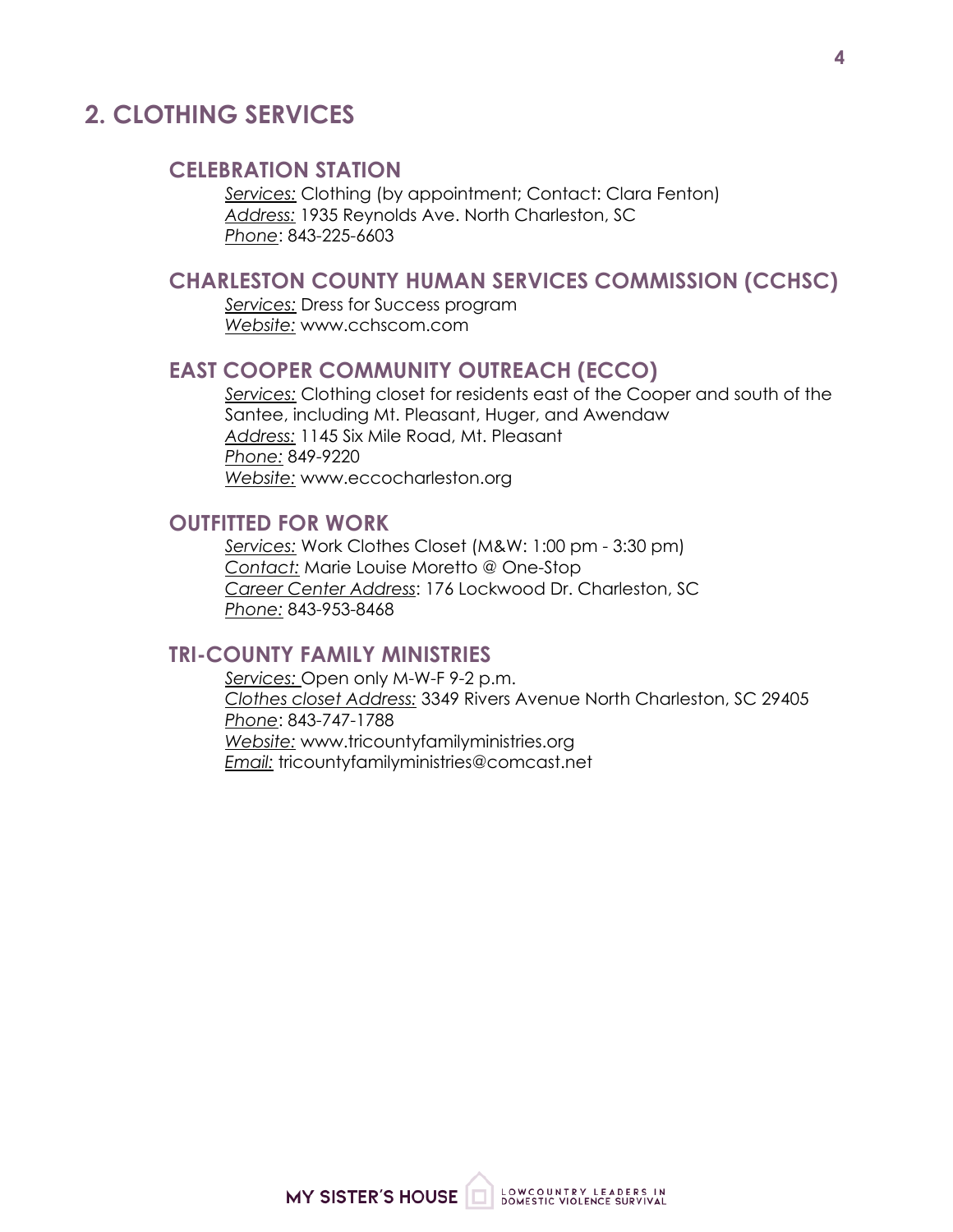# **3. FINANCIAL SERVICES**

## **ABIDING WORD FAMILY MINISTRIES**

*Services:* Financial Assistance *Address:* 227 Abiding Way, Moncks Corner, SC 29461 *Phone:* **(843) 200-0191** *Website:* **http://www.abidingwordsc.com/FinancialAssistance**

#### **Alston Wilkes Society**

*Services:* Financial Assistance with utilities *Contact:* Marilyn Yarnall, **843-821-5000** Toll Free**: 1-800-882-0676** *Website:* **www.alstonwilkessociety.org**

#### **Celebration Station**

*Services:* Financial Assistance with Rent/Utilities (By Appointment; Picture ID, SS cards of all res; Bills; Contact: Clara Fenton) *Address:* 1935 Reynolds Ave. N. Chas *Phone:* **843-225-6603**

## **Charleston County Human Services Commission (CCHSC)**

*Services:* Emergency financial assistance for bills, Head Start, financial counseling, emergency shelter, job preparation, Dress for Success, Rural and Medicaid transportation, transitional housing, prescription assistance, heating and cooling assistance, youth enrichment program and weatherization

#### *Contact Number:* **(843) 724-6760**

- *Financial need program: funds for people in financial need (Lights, first month´s rent, Utility bills) Requirements: must be a citizen or permanent resident. Must prove sustainability (have stable income)*
- *To refer clients: email Mrs. Davis ndavis@cchscom.com and she will provide information about application process.*

#### **East Cooper Community Outreach (ECCO)**

*Services:* Advocacy and referrals, emergency financial assistance for bills for residents East of the Cooper and south of the Santee, including Mt. Pleasant, Huger, and Awendaw. Address: 1145 Six Mile Road, Mt. Pleasant

*Phone:* **843-849-9220** *Website:* **www.eccocharleston.org**

#### **Liza's Lifeline**

*Services:* Liza's Lifeline raises funds to provide financial assistance to victims of domestic violence. In order to receive funds, requests must be made by local victim advocates and other domestic violence agencies. Our goal is to assist victims and fill in the gaps of existing financial services available.

#### *Phone:* **843-991-9085**

*Email:* **lizaslifeline@gmail.com** *Website:* **https://lizaslifelinesc.org/**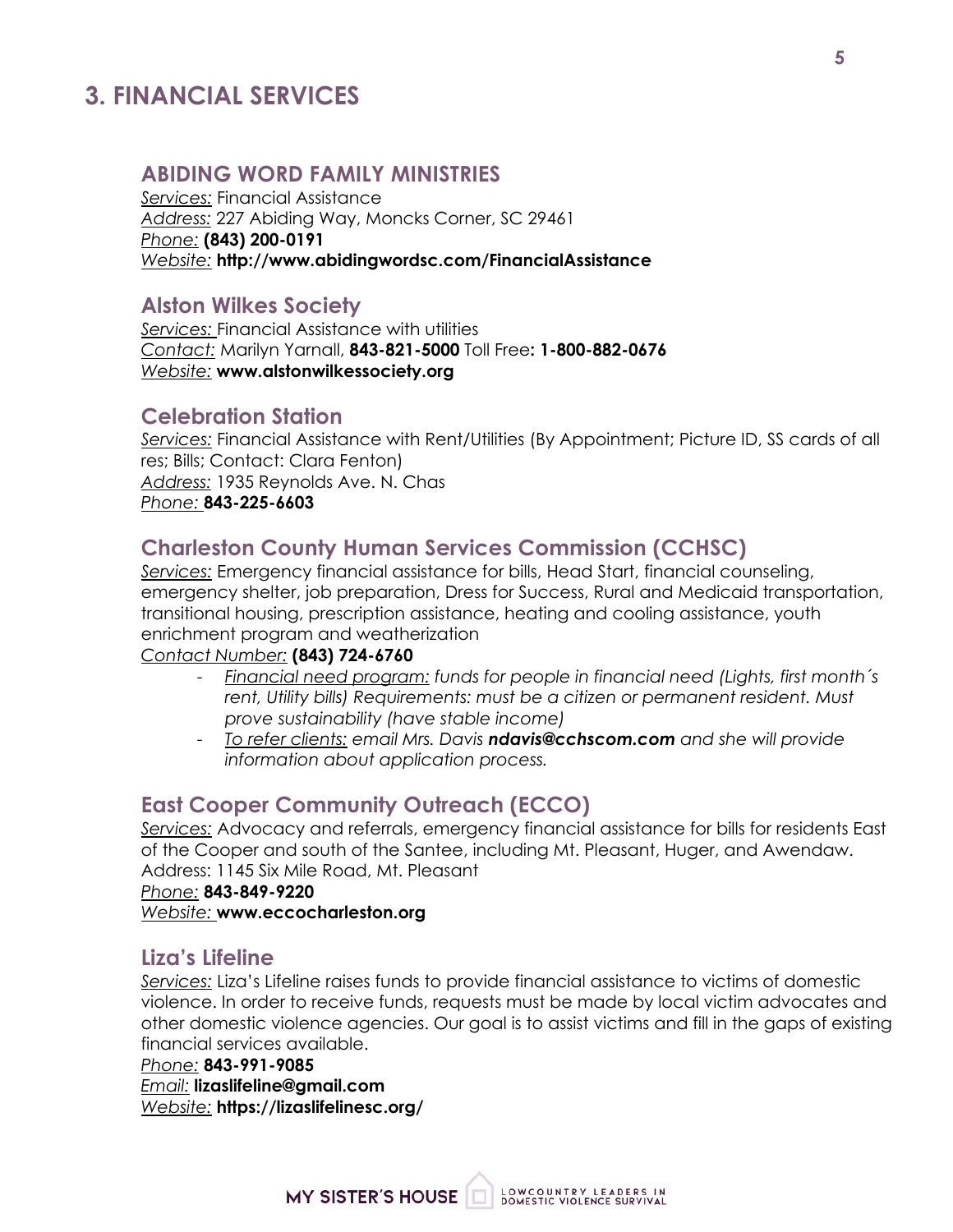# **4. FOOD SERVICES**

#### **ANGEL FOOD MINISTRIES**

*Services:* Discounted Package of Groceries. Available at many local churches (\$25 for box of groceries worth at least \$75.) *Phone:* Sherry Ortiz 843-209-8849. Her group will pay the \$25 fee for exiting clients. *Website:* www.angelfoodministries.com

#### **CATHOLIC CHARITIES**

*Services:* Food pantry / pre-made meals Phone: (843)-531-5570 *Address:* 1662 Ingram Rd Charleston, SC 29407 *Food pantry:* 10AM-1PM, Monday-Thursday, drive up meals offered

#### **CHARLESTON AREA SENIOR CITIZENS FOOD PANTRY**

*Services:* Food Pantry/ pre – made meals, Tuesday and Wednesday 1pm-3pm *Address:* 259 Meeting Street, Charleston SC 29401 *Contact Number:* 843-722-4127

#### **CHARLESTON COUNTY HUMAN SERVICES COMMISSION (CCHSC)**

*Services:* Provides food vouchers *Contact Number:* (843) 724-6760

#### **EAST COOPER COMMUNITY OUTREACH (ECCO)**

*Services:* Food bank and fresh farmers market for residents East of the Cooper and south of the Santee, including Mt. Pleasant, Huger, and Awendaw. *Address:* 1145 Six Mile Road, Mt. Pleasant *Phone:* 849-9220 *Website:* www.eccocharleston.org

#### **HELPING HANDS OF GOOSE CREEK**

*Services:* Food pantry *Address:* 104-B Commerce PL, Goose Creek, SC 29445 *Hours:* Monday – Friday 9am-11:15am *Phone:* (843) 553-7132

## **JAMES ISLAND OUTREACH**

*Services*: Food pantry – Enter off Camp. Rd. *Hours:* Open Saturdays- 9:30am-11:30am *Address:* 1872-C Camp Road Charleston, SC 29412 *Phone:* (843) 762-3653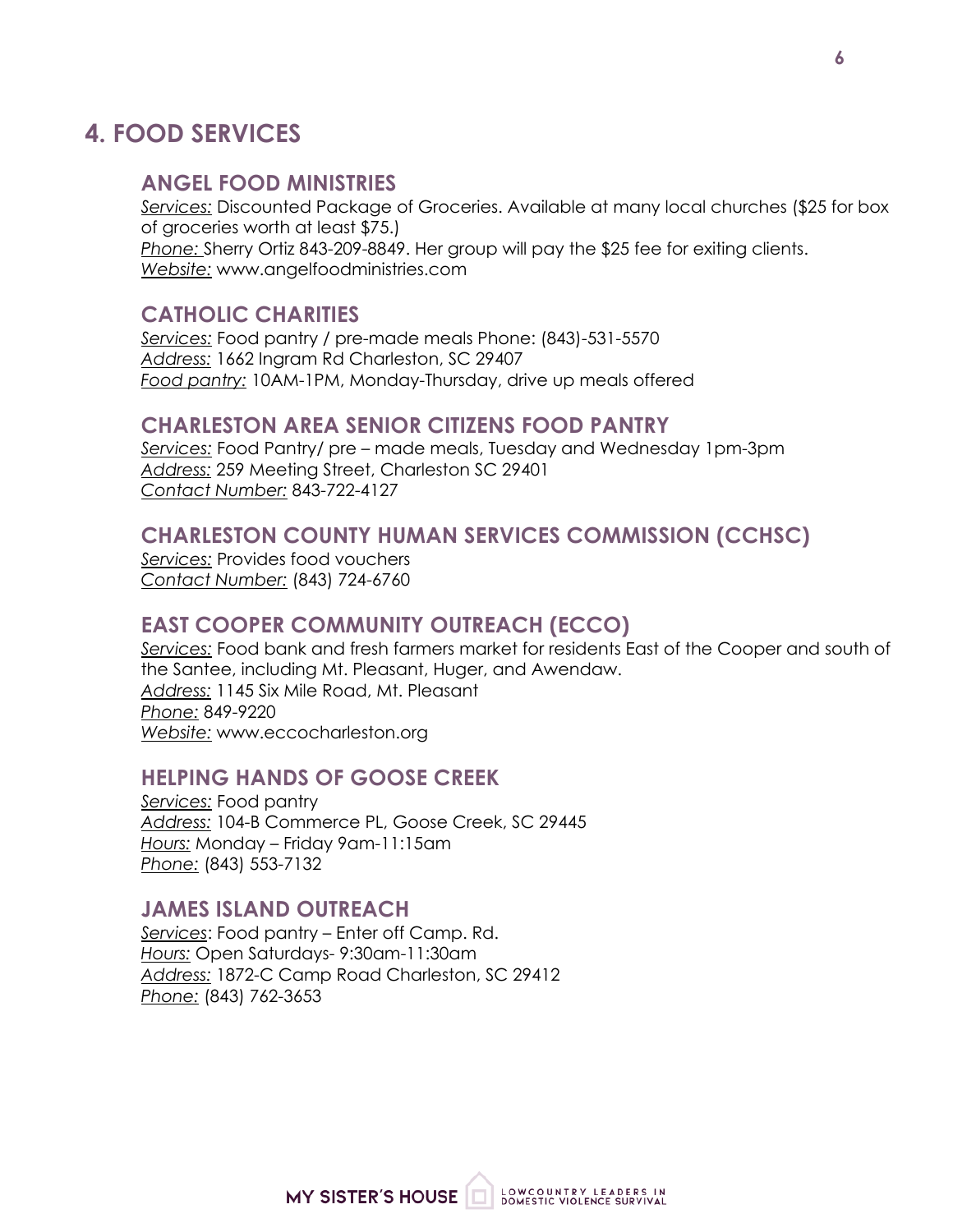# **LOW COUNTRY FOOD BANK**

*Services:* Distribution center that provides food to area residents and agencies. Kids Café provides meals and academic assistance to low-income children. *Address:* 1635 Cosgrove Ave. 29405 *Contact:* Chris Enlow *Phone:* 843-747-8146 *Website:* www.lowcountryfoodbank.org

# **NEIGHBORHOOD HOUSE OF OUR LADY OF MERCY COMMUNITY OUTREACH SERVICES**

*Services:* Food pantry / pre-made meals \*\*\*\*Food Pantry, Clothing Closet (emergency basis only) and financial aid services are available Monday - Thursday 10:00am to 1:30pm at our Johns Island location, and Monday - Thursday 9:00am - 11:30am at our Neighborhood House location. *Address:* 77 & 79 America St. Charleston, SC 29403 *Phone:* (843) 559-4109

# **TRI-COUNTY FAMILY MINISTRIES**

*Services:* Soup kitchen - open from 11:00 am - 12:30 pm *Address:* 3349 Rivers Avenue North Charleston, SC 29405 Phone: 747-1788 *Website:* www.tricountyfamilyministries.org *Email:* tricountyfamilyministries@comcast.net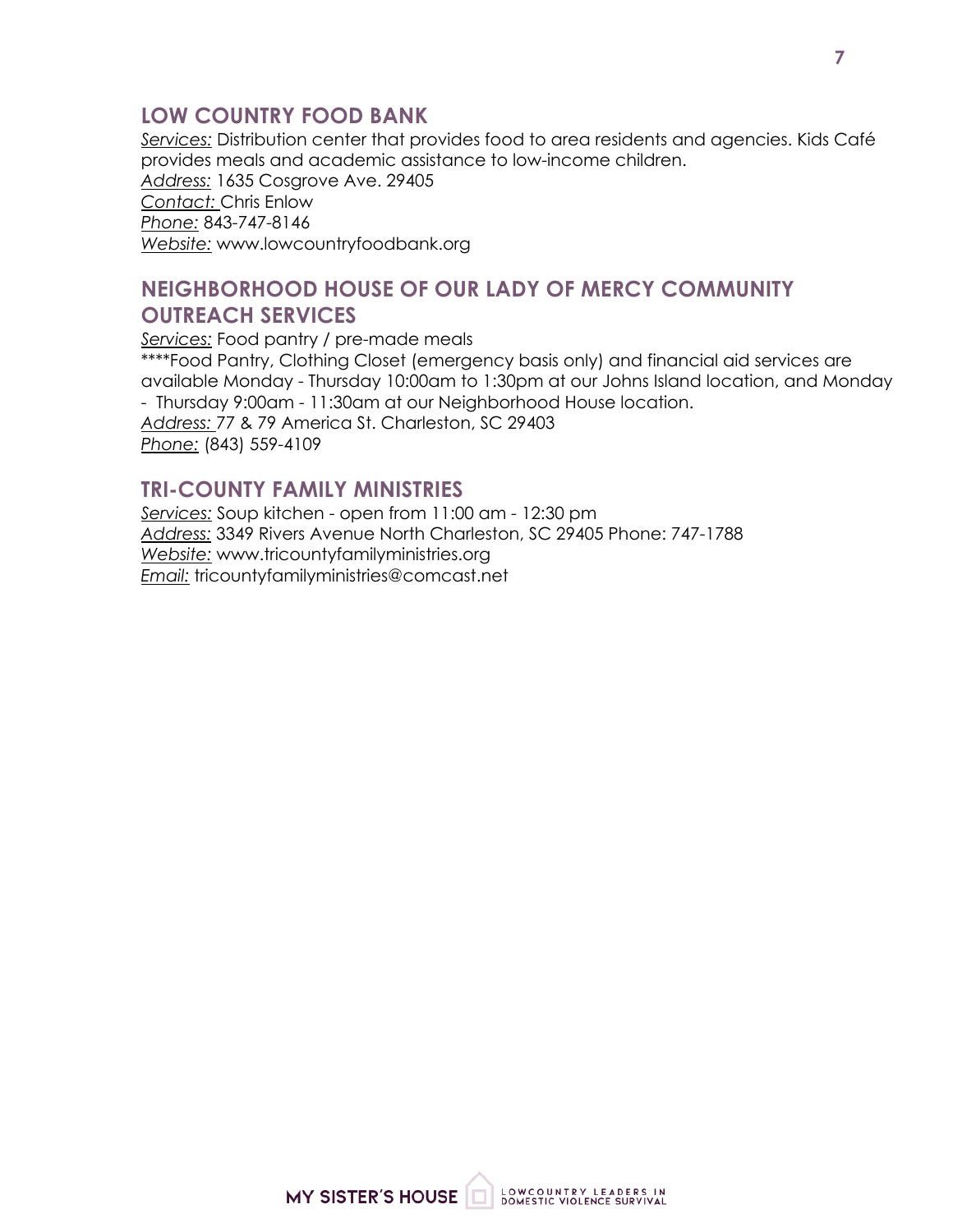# **5. MEDICAL SERVICES**

## **COMMUNITY IMPACT FOR CHRIST**

*Services:* community free clinics, dental care, eye care When: Monday at 5pm *Address:* 10505 Dorchester Rd, Old Fort Baptist Church, Summerville, SC 29485 Phone: (843) 697-9504 *Website:* www.communityimpactforchrist.com

#### **CRISIS MINISTRIES HEALTH CLINIC**

For residents who are homeless *Phone:* 843-723-9477 *Address:* 573 Meeting St, Charleston, 29413 Website: www.charlestonhomeless.org

## **DREAM CENTER CLINIC**

*(double check clinic calendar for cancellations prior to referring client for services here.* https://www.dreamcenterclinic.org/calendar) *Website:* https://www.dreamcenterclinic.org/

#### *North Charleston Campus:*

*Address:* 5505 North Rhett Ave. North Charleston, SC 29405

*Phone:* 843-225-1115

*Services:* No insurance, 18-65, N. Chas, West Ashley, and Hanahan only. Primary Care, Dental Extractions, Vision Exam, Neurology, Specialty Clinic, Other Specialist Services (by appointment and referral.)

*Primary Care* - By Appointment, Tuesdays and Thursdays Walk In: 9-11am & 6- 8pm

*Vision* – Walk In currently closed during pandemic.

*Neurology* - By Appointment and Referral, 3rd Saturday of the Month, 8am-12pm \*referrals accepted from all over state of SC

#### *West Ashley Campus:*

*Address:* 2049 Savannah Hwy, Charleston, SC 29407 *Phone:* (843) 225-3345 Primary Care - By Appointment, and Walk-In, Wednesdays, 6 - 8pm *Contact:* doostdyk@dreamcenterclinic.org

# **EAST COOPER COMMUNITY OUTREACH/MUSC CARES CLINIC (ECCO)**

*Services:* Dental Clinic & Medical clinic & Rx assistance program OPEN to EVERYONE regardless of where they reside. Clients that originated from East of the Cooper River may qualify for other services such as food, clothing, household items, financial aid, medical care and prescription assistance.

*Address:* 1145 Six Mile Road, Mt. Pleasant

*Phone:* 843-876-7097

*Hours:* Monday, Tuesday and Thursday: 6 p.m. to 9 p.m.

*Dental & Medical clinic:* Tuesdays & Thursdays – CLOSED DURING PANDEMIC *Emergency Extraction Clinic* – OPEN, Tuesday and Thursdays from 5-7 PM with Pre-screening Monday through Thursday 10 AM to 2 PM by appointment only. Must call ahead and have a valid SC ID, cannot have dental insurance or Medicaid, if pregnant needs a doctor's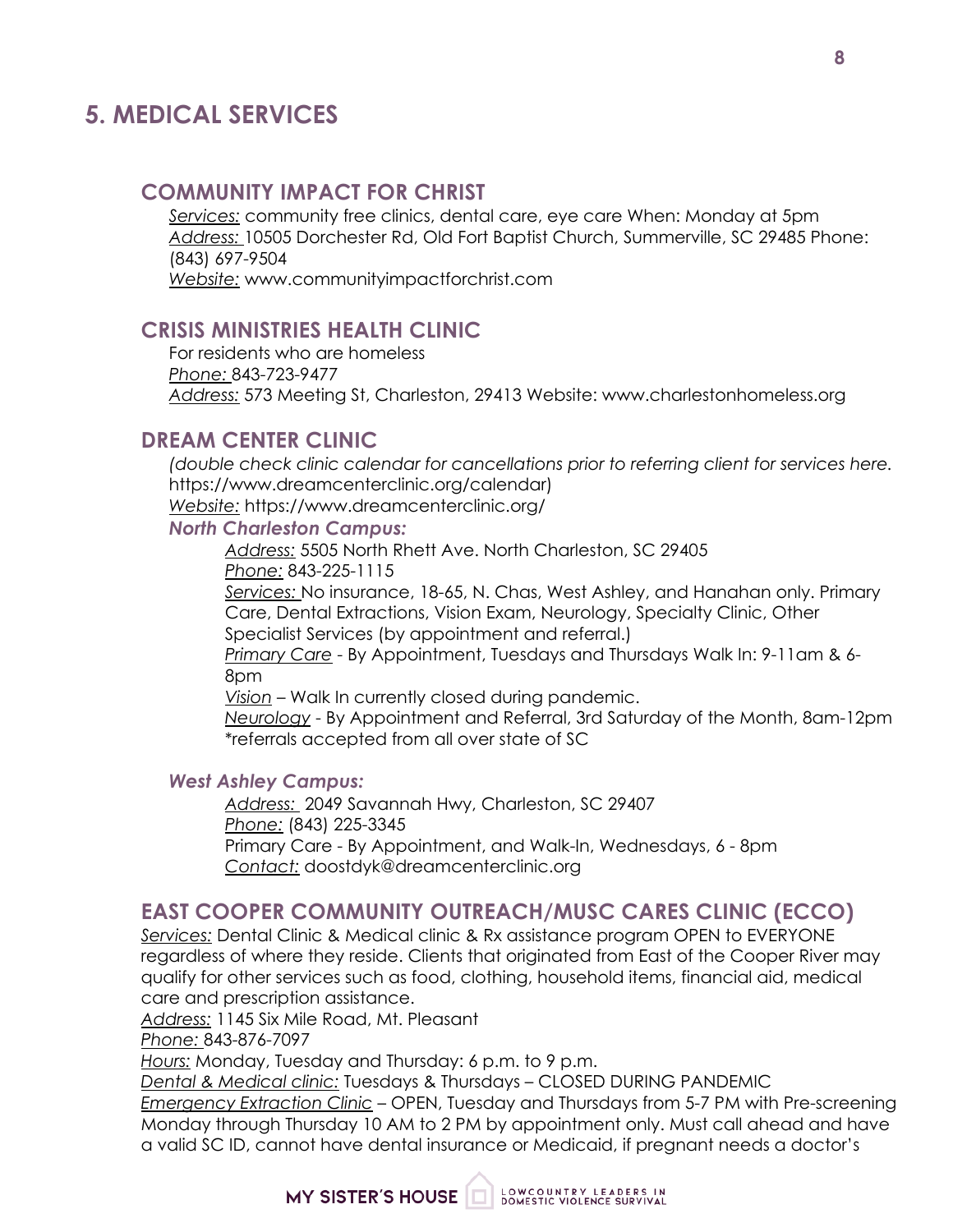release, no children, no prescriptions. *Phone:* 843-416-7115 *Website*: www.eccocharleston.org // https://muschealth.org/medicalservices/cares/contact

## **FETTER FAMILY HEALTH CARE**

*Services:* Dental, Women's Health, General Health, Pharmacy, Primary care, Eligibility assistance, Behavioral health, specialist referrals, mobile dental care, family planning, immunizations, diagnostic labs, case management

*Website:* https://www.fetterhealthcare.org/ *(Website available in Spanish)*

Request an appointment online or via phone

*Email questions*: info@fetterhealthcare.org

*Note: Have "seasonal" locations, check website.*

#### *Summerville Location:*

*Notes:* Telehealth visits optional, Full pharmacy, priority care, case management, eligibility assistance, behavioral health, dental, immunizations, women's health, labs, translation, specialist referrals.

*Website:* https://www.fetterhealthcare.org/location/thaddeus-j-bell-md-familyhealth-center/

*Address:* 130 Varnfield Dr, Summerville, SC 29483, USA

*Phone:* 843-821-3444

*Hours:* Monday, Tuesday, Thursday and Friday: 8 AM – 5 PM, Weds: 9am-6 PM Closed Saturday and Sundays

#### *Moncks Corner Location:*

*Notes:* Telehealth visits optional, Full pharmacy, priority care, case management, eligibility assistance, behavioral health, dental, immunizations, women's health, labs, translation, specialist referrals.

*Website:* https://www.fetterhealthcare.org/location/rose-d-gibbs-md-familyhealth-center/ *Address:* 106 West Main Street, Moncks Corner, SC 29461, USA *Phone:* 843-761-1995 *Hours:* Monday, Wednesday and Thursday: 8 AM – 5 PM Closed Tuesday, Friday, Saturday and Sunday

#### *Downtown Location:*

*Address:* 51 Nassau St, Charleston, SC 29403 *Phone:* 843-722-4112 *Hours:* Mon-Fri, walk in's welcome

#### *Mobile Dental Location:*

*Phone:* 843-723-9582

#### **ONE80 PLACE**

*Address:* 35 Walnut St. Charleston SC 29403 *Phone:* 843-722-4112 *Hours:* Tuesday & Thursday 8:30 AM -5:30 PM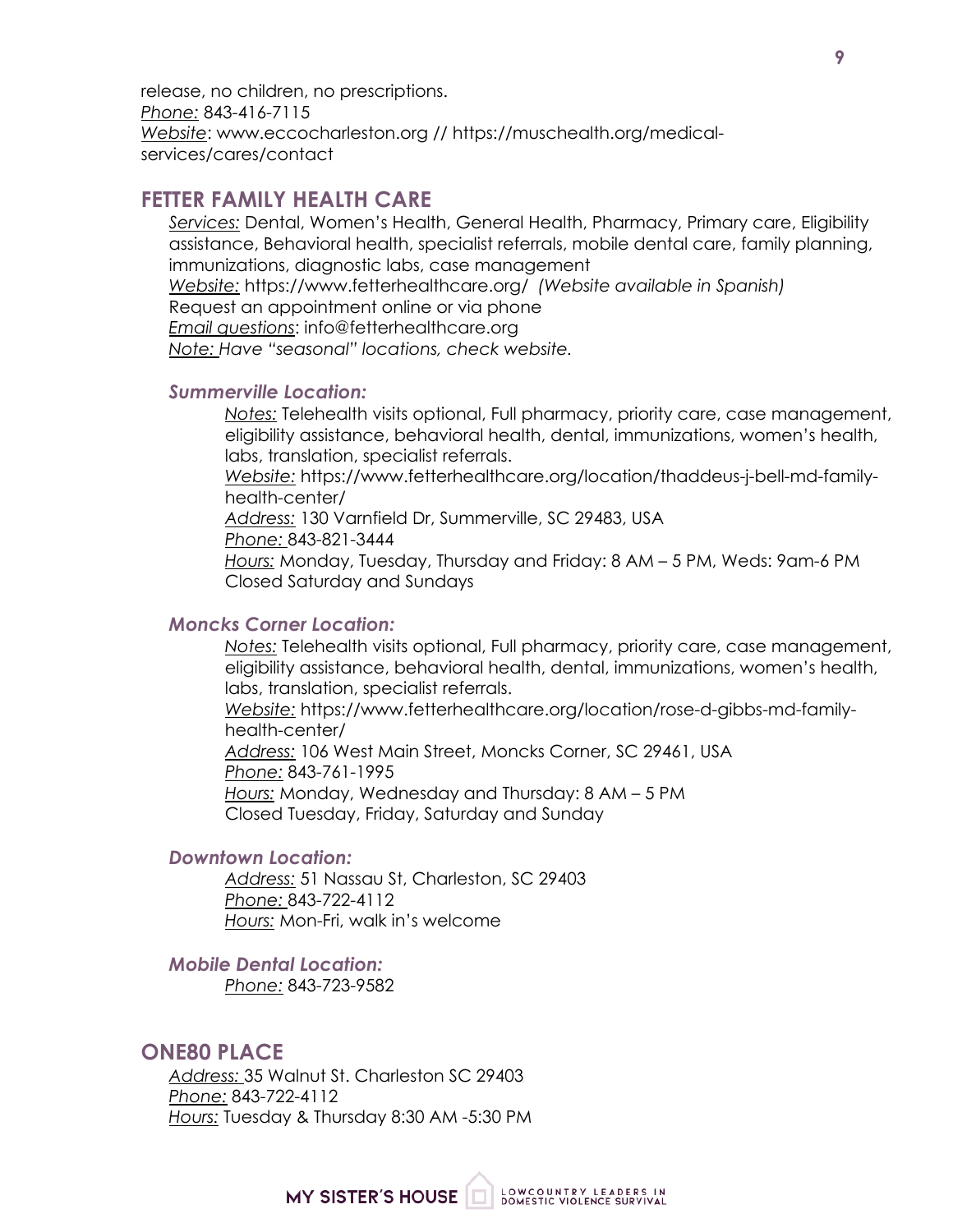#### *North Charleston Location:*

*Address:* 3973 Rivers Ave, Charleston, SC 29405 *Phone:* 843-747-8893 *Hours:* M,W,Th: 9am-5pm, F: 9am-4:30pm, Tu: 10:30am-5pm

#### **PEDIATRIC HEALTH CENTER**

*Address:* 2047 Comstock Avenue, North Charleston 29405 *Phone:* 843-747-8893 *Hours:* M, T, W, Th, F: 8 AM – 5 PM Closed Saturday and Sundays

#### **HARVEST FREE MEDICAL CLINIC**

*Services:* No insurance, any location in Tricounty, diabetic treatment, mental health, BP, and complex medical issues. Christian based organization *Address:* 1670 Drydock Ave, Bldg 10B North Charleston, SC 29405 *Hours:* Mon, Tues, Thurs 8am – 5pm by appointment only *Phone:* (843) 747-3526 *Email:* hfmc@hfmc.org *Website:* http://hfmc.org/

# **HOPE CLINIC – LIBERTY DOCTORS**

*Website:* https://libertydoctors.com/ *Services:* Not free, accepts insurance, sliding scale payments with minimum of \$100 paid before services. Accepts insurances, Medicaid and Medicare. Call to find out hours, subject to change with COVID. *Call to set up appointment:* 843-225-8310 *Multiple locations across the tri-county area* from Charleston to Goose Creek.

#### *North Charleston Location:*

*Services:* Accepts insurances, Medicaid and Medicare, uninsured are offered discounted rate (min \$100 up front.) *Hours*: Mon-Fri, 9 – 5pm, appointments only; 9am-11am and 2-4pm *Phone:* 843-725-4673 *Address:* 5880 Rivers Ave, North Charleston, SC 29406

#### *Moncks Corner Location:*

*Services:* Accepts insurances, Medicaid and Medicare, uninsured are offered discounted rate (min \$100 up front.) Hours: Mon-Fri, 9 – 6pm and Sat: 9am-1pm, appointments *Phone:* 843-899-9099 *Address:* 110 Executive Parkway, Moncks Corner, SC 29461

#### **PLANNED PARENTHOOD:**

*Services:* Interpretation (Spanish)**,** Abortion, birth control, HIV services, LGBTQ Services, Men's Health Care, Morning-After Pill (Emergency Contraception), Pregnancy Testing & Services, Primary Care, STD Testing, Treatment and Vaccines, Women's Health Care

*Notes:* Sliding scale for services, "If you plan to pay for your visit with a credit card